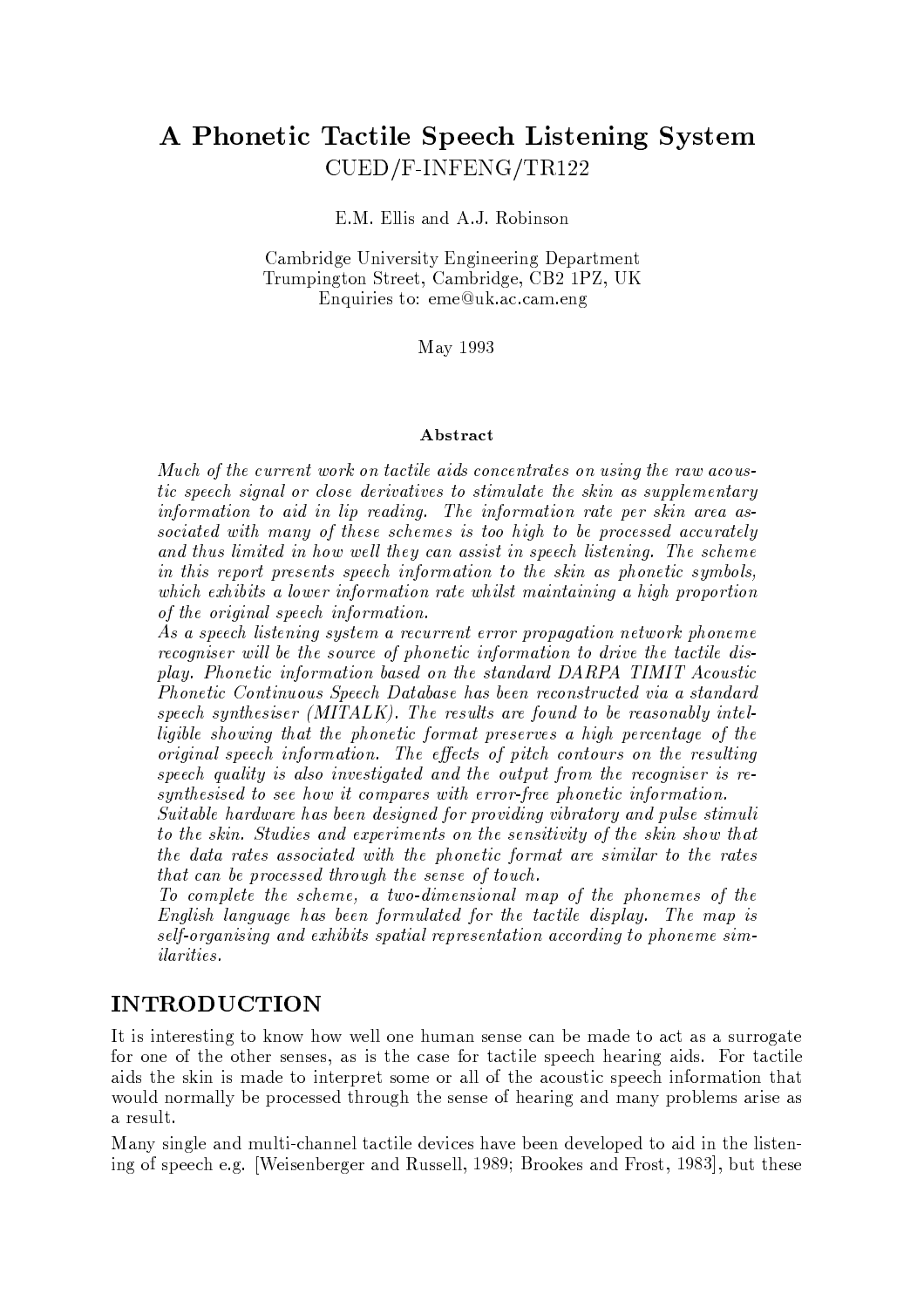achieve limited levels of accuracy or are constrained to a very small vocabulary. One possible reason for the limited success is that the data rate per skin area associated with these schemes are too high to be processed with any clarity. At a receptor level, the skin is less sensitive than the ear by an estimated 14 orders of magnitude [Sherrick, 1985] rendering it incapable of processing complex stimulatory signals. By presenting the speech information to the skin as phonetic symbols, the information rate is suitably lowered to a level that can be more readily processed through the sense of touch.

There are three main problems associated with the phonetic tactile approach. Firstly, it is necessary to examine whether or not there is sufficient information in the phonetic format for intelligible tactile communication. Reducing the acoustic speech signal to its phonetic form is naturally accompanied by some loss in useful information. This loss should be large enough to suitably lower the tactile data rates, yet still retain the essential meaning in the original speech. The second problem area is linked with the first in that the data rate should be low enough to be conveyed by the standard stimulatory techniques that are available for this task. The final problem area is the way in which the individual phonemes are to be organised on a tactile display. The spatial representation must be natural from a perception view point, and have the ability to cope with errors in the phoneme data. The source of phonetic data to the tactile system is a recurrent error propagation phoneme recogniser [Robinson, 1992] and is the recogniser referred to throughout this report.

### **INFORMATION CONTENT OF PHONETIC FORMAT**

It is accepted that there will be some loss of useful information if the input speech is reduced to a sequence of phonemes and then reconstructed again. Phonemes are the smallest linguistic units that can be used to distinguish meaning, and are thus the chosen units for this tactile system. It is important to investigate whether or not the phonetic format maintains enough of the information in the original speech for intelligible perception, or more importantly for tactile communication.

The recurrent net recogniser has been trained and tested on the DARPA TIMIT Acoustic Continuous Speech Database (hereafter referred to as the TIMIT database) which is a large vocabulary, multiple speaker database [Lamel  $et \ al.$ , 1987].

### **Information Degradation**

There are a number of points along the chain, from the original utterance, to perception by the individual, where useful information can be lost. The TIMIT database is a comprehensive one made up of the original speech recorded as 16-bit 16KHz waveforms, as well as hand-labelled phonetic transcriptions. The waveform and labels are used in training and testing of the recurrent net recogniser, but are also useful for performing tests to determine the information content of the phonetic format when compared with the original speech. The various stages along the path from speech utterance to speech perception under the scheme described here, are shown in figure 1. By analysing the different paths it will be possible to determine the losses that can be tolerated at each stage, to arrive at an acceptable total loss through the system. Psycho-acoustic tests were performed which involved the perception of re-synthesised phoneme strings, but also included the perception of the original recorded speech for comparison.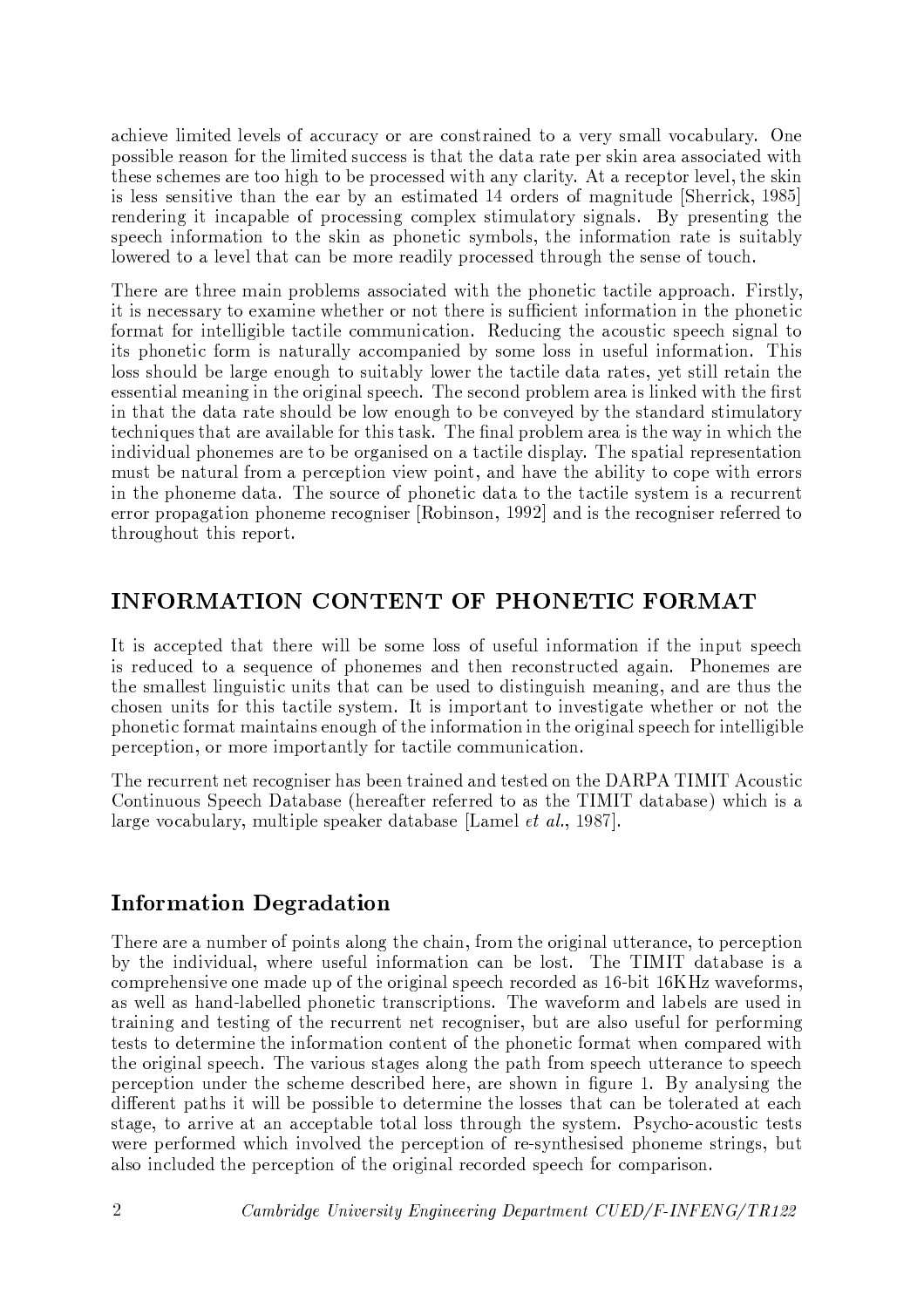# **Synthesis from Recognition**

The process of re-synthesis from the phonetic format has been performed, and the results analysed for intelligibility. The sentences used in the tests that follow form over half of the core test set of the TIMIT database, which contains 192 sentences, spoken by 24 different speakers, from eight dialect regions in the united states. No limitations were put on the vocabulary or speaker variation and the criteria used for selecting sentences was the word count; any sentence containing more than nine words was considered too long to remember whilst writing down.



Figure 1: The Processing Paths used in Tests

With reference to figure 1, there are three possible sentence formats which will be used in the psycho-acoustic tests that follow:

- (i) the original speech waveform
- (ii) speech re-synthesised from the database hand labels
- (iii) speech re-synthesised from the output of the phoneme recogniser

The synthesiser used in these tests is DECtalk DTC01, which is the hardware version of the MITalk speech-to-text system, based on the Klatt Synthesiser [Allen *et al.*, 1987]. DEC talk is able to accept phonemes (as well as text) and allows the pitch and duration to be specified for each phoneme.

# **Including Pitch Contours**

It is of interest to know how intonation and stress can improve the perception of resynthesised speech. If perception ability is greatly improved when intonation and stress is included, then this feature will have to be considered at a tactile level. The complete TIMIT data base has been pitch-tracked by [Tuerk, 1993] and has been used here to re-introduce the intonation and some components of the stress that was present in the original speech.

The pitch information has been recorded in frames of approximately 5ms which means that the pitch contours for each phoneme in the database is well detailed and sufficient for accurately re-introducing the pitch contours to the re-synthesised speech. The average phoneme length in the TIMIT database is approximately 80ms so there will be many frames of pitch information for each phoneme. The synthesiser will accept an optional argument of the target pitch for each phoneme it takes as input. DECtalk attempts to be at the specified pitch at the end of the relevant phoneme and uses its knowledge of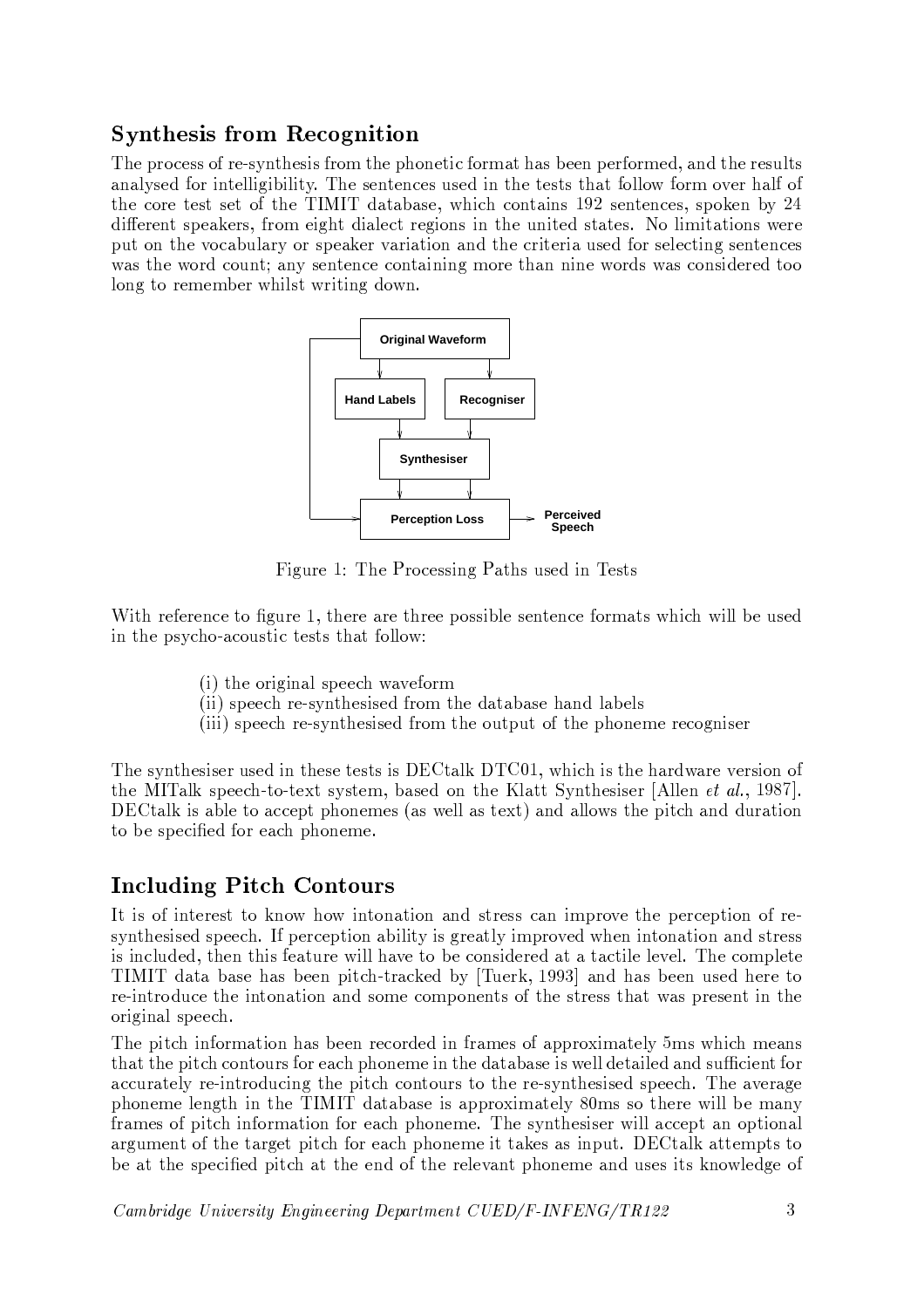phoneme length and type to give the appropriate pitch changes throughout phoneme. In doing this the synthesiser avoids monotonic phones which will make the speech sound disjointed and unnatural. Figure 2 shows how the frames from the pitch-tracker and the frames output from the recogniser come together to form input suitable for the synthesiser. It is interesting to note that the overall data rate of speech information to the synthesiser is increased only by a factor of about two (adding a value for the target pitch to each phone/phone duration) when the pitch information is added. This results in a very low bit-rate data stream suitable for transmission over slow or restricted communication channels. Experiments detailed later on in this report shows that the resulting re-synthesised speech is highly intelligible if there are few errors in the phoneme strings.



Figure 2: Phoneme and Pitch Frames for Re-synthesis

By adding the pitch contours to the phoneme sequences processed by DECtalk, two new sentence formats are formed:

- (iv) pitch-tracked re-synthesised speech from the database hand labels
- (v) pitch-tracked re-synthesised speech from the recogniser output

In total there are five different sentence formats of varying quality that are to be used in the experiments that follow.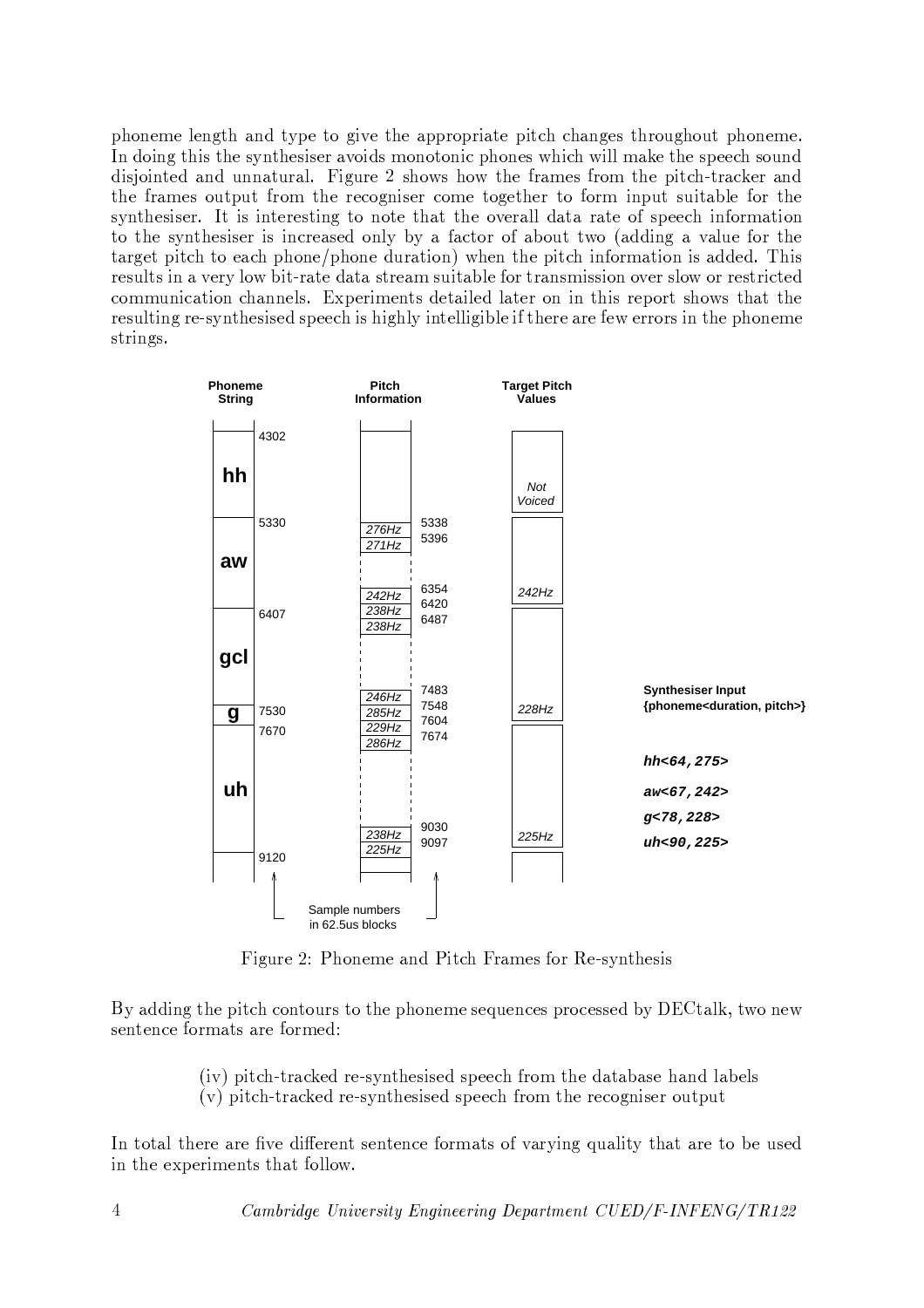# **Psycho-acoustic Tests**

In the experiments performed, twelve subjects each listened to 45 sentences and were asked to write down what they heard. The sentences were a random mix of the five formats discussed in the previous section. Each of the five sentence formats were ultimately recorded at the same sample rate  $(16KHz)$  and resolution  $(16 \text{ bits})$  on a Sparc 10 computer, and all played through the same playback interface via a pair of headphones. In total, each sentence was listened to at least once in each of the five different formats. and no sentence was heard more than once by each subject.

Test results were analysed by sentence matching software based on dynamic programming. The software attempts to match the sentence perceived by the subject with the known reference sentence and generates the number of correct words, insertions, deletions, substitutions and sums these to give the total number of errors. Although the software does not give an indication of the sources of error, it does provide baseline figures on which we can comment. These figures are shown in table 1 and given in more detail in Appendix A.

|            | Sentence Format                            | errors   | Intra-listener Std. Deviation |
|------------|--------------------------------------------|----------|-------------------------------|
|            | Original speech Waveform                   | $4.6\%$  | 3.5%                          |
| $\rm (ii)$ | Synthesised database labels                | 18.2%    | 13.3%                         |
| (iii)      | Synthesised recogniser labels              | $49.7\%$ | 10.7%                         |
| (iv)       | Synthesised database labels (with pitch)   | 16.9%    | 12.9%                         |
| V)         | Synthesised recogniser output (with pitch) | 43.0%    | 12.8%                         |

|  | Table 1: Baseline Results of Psycho-acoustic Tests |  |
|--|----------------------------------------------------|--|
|  |                                                    |  |

Figure 1 can be used as a guideline for identifying the points throughout the system where information might be lost or degraded. When listening to the original speech waveforms subjects managed to identify words within sentences at an average rate of about 95%. So even with the original 16-bit 16KHz speech recordings a perception loss  $(P)$  of about 5% can be expected.

In sentence format (ii) the hand-labelled phonetic transcriptions of the TIMIT database are converted to a suitable form and then processed by the synthesiser to regenerate a version of the original speech. According to the sentence analysing software, subjects were able to perceive these reconstructed sentences with about an 82% word accuracy. There are four sources of error in generating these sentences; firstly the conversion error (C) from the TIMIT phoneme set to the one used by the synthesiser, secondly the phonetic transcriptions errors (T) that will almost certainly have occurred in labelling the database, thirdly the synthesiser will introduce its own reconstruction errors (S) and lastly the perception loss mentioned earlier.

The tests do show a slight increase in perception ability when pitch is added to the phoneme sequence during re-synthesis as in sentence format (iii), but not significantly since the intra-listener variance is so large. Here subjects were able to perceive sentences with about an 83% accuracy. Including the original pitch contours indeed made the resynthesised speech more pleasing to the ear, and to a certain extent added some elements of expression and intonation. Unfortunately in these tests the subjects are listening to individual sentences from different speakers and were unable to take advantage of contextual information.

The large vocabulary phoneme recogniser will naturally introduce errors of its own. The phoneme error rates reported for the recogniser used in these experiments are in the region of 30% [Robinson, 1991]. No restrictions have been placed on the database

Cambridge University Engineering Department CUED/F-INFENG/TR122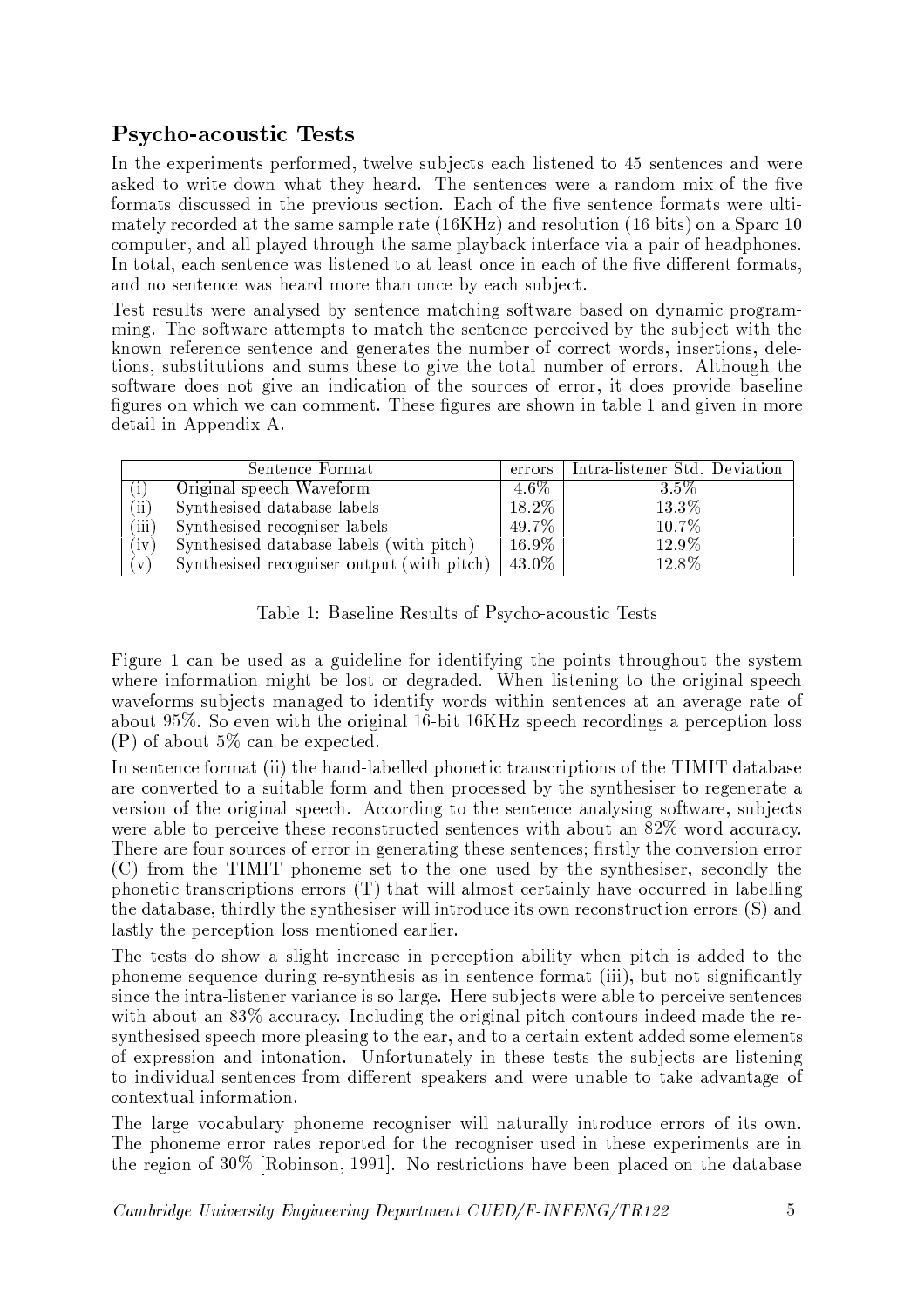vocabulary or speaker variation, so all results obtained are for a large vocabulary connection ist task with multiple speakers. When the recogniser is brought into the chain the overall word error rate through the system falls to about 50% with no pitch information and to about  $43\%$  when the pitch is included. The recognition error shall be referred to as R. Figure 3 shows how the various errors/losses come together in the overall scheme.



Figure 3: Losses and errors throughout the system

The results of table 1 together with figure 3 suggests that the errors introduced by the synthesiser are not constant but very much dependent upon the amount of errors introduced at earlier stages. The conversion error C, is unknown and difficult to predict but is assumed to be less than  $5\%$ .

These initial findings illustrate the complexity of the task whilst giving pointers to the areas that can be improved to give better performance overall. Considering the multiple speaker, large vocabulary, non-contextual task, the results obtained here are very encouraging. With a speaker dependant or limited vocabulary task where the recogniser introduces less errors, the performance can be expected to be much improved. The synthesiser/perception loss appeared to be due to a number of factors, many of which do not greatly affect perception or would be rectified if listening in context. Some of these problem areas are peoples names, specific terminology and function words which were often omitted. A learning curve is also expected in becoming familiar with the synthesiser. The speech rate and changes in voice from sentence to sentence was also found to be a problem.

In the tactile system the synthesiser is replaced by the tactile display and it is expected that the perception loss would be modified according to the mode in which the brain is receiving information.

### **Intra-listener Variations**

In all four of the synthesised sentence formats the intelligibility results from the individual subjects varied widely. Some subjects were able to put together obscure sounding sentences to score highly in the re-synthesised recogniser output whereas others would come up with nothing at all. Some subjects were better at dealing with the longer sentences than others. It is hoped that with sufficient training most subjects would improve in both these areas.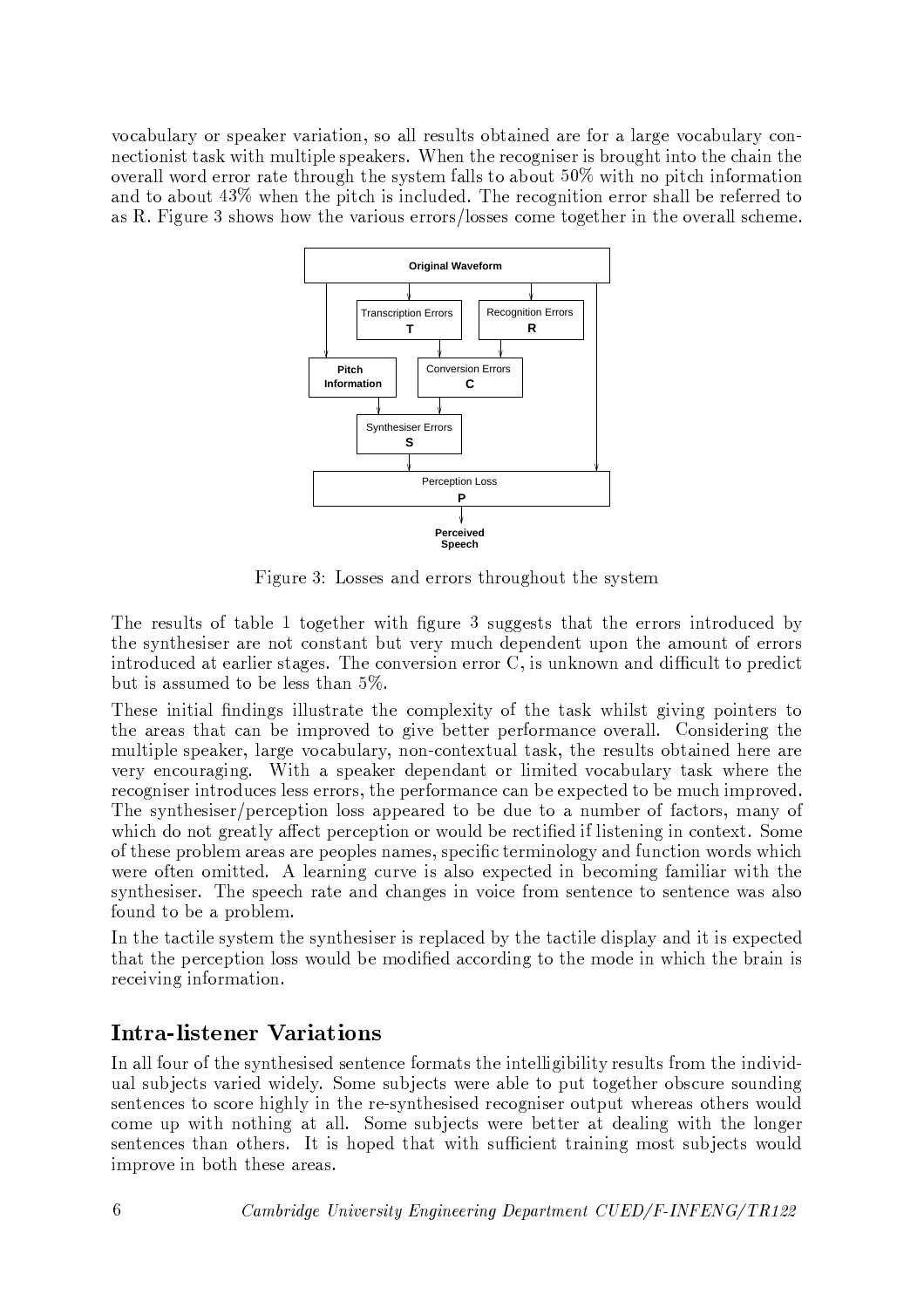## **SKIN SENSITIVITY**

The sensitivity of the skin is limited to certain frequencies of vibration and lengths of gap detection, which are the limiting factors in passing information via tactile means. This section aims to ascertain whether the skin is able to resolve speech information presented to the skin as spatial points of stimulation representing the individual phonemes.

## **Hardware Construction**

Simple hardware has been constructed for the purpose of investigating the sensitivity of the skin; it consists of two miniature solenoids, which will provide the stimuli, and that have rods which protrude through a flat surface constructed from firm perspex. The two points on the surface are separated by a distance of 12mm and the solenoid rods protrude through the surface a variable distance from 0 to 10mm (set to 1mm in the tests that follow). The rods that make contact with the skin have a cross-sectional area of  $1mm<sup>2</sup>$ .



Solenoid A Solenoid B

Figure 4: The hardware construction (side view)

It is intended that the forearm is rested on the firm surface to receive a stimulus from each of the solenoids. However, with the hardware construction described above it is just as easy for the finger tips, then are eminance, palmet c. to be used as the stimulation site instead. The miniature solenoids are driven by digitally synthesised waveforms, configured here to generate pulse and pulse-modulated stimuli.

Waveform parameters such as pulse width, period and modulation rate can be controlled interactively via an on-screen menu, and independent, synchronised waveforms can be sent to each of the solenoids. The waveform generating package described here is also capable of generating analogue signals to drive the miniature solenoids, as is required for certain modes of stimulation.

### Mechanoreceptive Systems in the Skin

It is suggested that at least two receptive systems exist in the skin, and that these can be characterised as Pacinian (P) and non-pacinian (NP) types [Sherrick *et al.*, 1990]. The P system is most sensitive to high frequency vibrations, with peak sensitivity in the region of 200-300Hz. The P system also exhibits a rapidly adapting response. The NP system is most sensitive to lower frequencies and is able to localise best at frequencies of  $40 - 50$ Hz,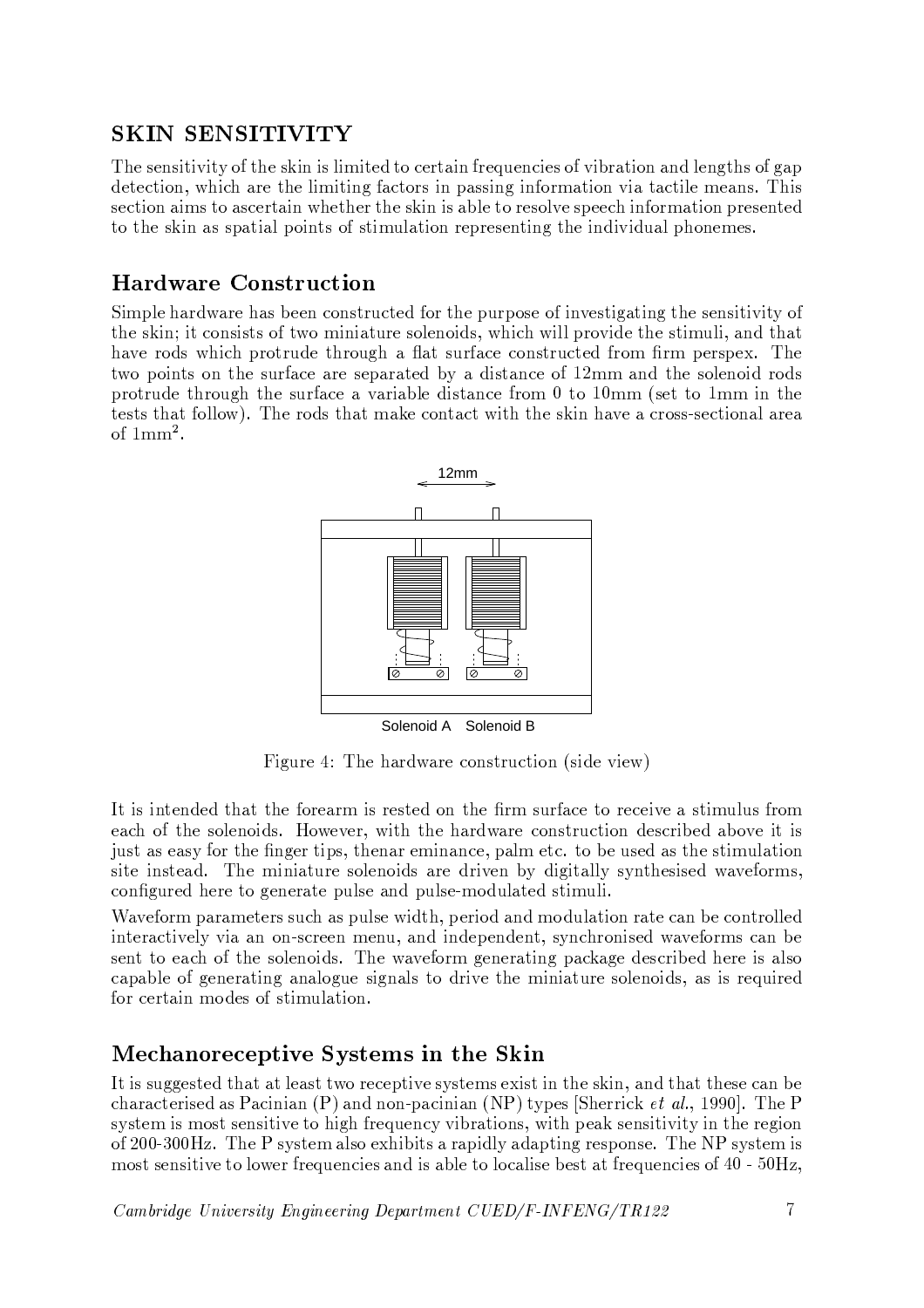and frequency discrimination is best perceived below 100Hz [Rothenberget al., 1977]. Thus the frequencies used to stimulate the skin can be carefully chosen to utilise the natural response characteristics of the skin.

There will however be limitations imposed by the hardware on the actual frequencies and coding strategies that can be used to stimulate the skin. The dynamics of any solenoids, transducers etc. that may be used to provide the stimulus will be limited by their mechanical composition. Other restrictions will be imposed to ensure reliable operation and possibly low power consumption.

Despite the unusual frequency response characteristics of the skin most frequencies below about 700Hz [Rothenberget al., 1977] will give a reasonable sensation without any pain provided that the level of intensity is great enough. But there are clearly a few frequencies of vibration that will provide a clearly defined stimulus over a wide range of intensity levels; this is shown in the experiments of later sections.

The inner ear is an insular organ with an intricate geometric design that accepts a spectral flux of mechanical energy, performs a rapid preliminary analysis of it, then converts it to a nervous message. The skin, by contrast, is a system occupied by myriad entities other than mechanoreceptors and serves many other functions [Sherrick, 1985]. It will be necessary therefore to find the best mode for stimulating the skin, taking into account the other functions performed by the skin and the changing effects that might come about as a result. The skin, although very sensitive, undergoes many cycles of varying acuteness to stimulation making the task of using the sense of touch as a mode of communication that much more difficult.

The other functions performed by the skin often create changes that can reduce or enhance the sensitivity of the skin. For example, when the body becomes overheated blood is pumped around the body and fluids are released externally to regulate the skin temperature. These rapidly changing effects can drastically affect the sensitivity of the skin at a receptor level. Differences will also occur from person to person, with age, time of day, whether its summer or winter etc. [Van Doren, 1990; Verrillo, 1979]. Women are particularly affected by changes in sensitivities during mensuration [Gescheider *et al.*, 1984]. The idea is to use the areas of sensitivity that remain largely unchanged from one set of conditions to another.

Typical frequencies used for tactile displays are in the regions of 30-60Hz and 200-250Hz e.g. [Gescheider, 1990; Rogers, 1970; Grigson, 1989]

### **Modes of Stimulation**

The actual waveforms of vibratory stimuli will affect how well a signal is received at the skin. In its simplest form the waveform will be a sinusoid that is either at full amplitude or off. With digital electronic circuits it is far easier to generate square waves; there is an advantage with square waves in that its fourier composition is of an infinite number of frequencies at multiples of the fundamental albeit with diminishing amplitudes. The square wave frequency can be chosen such that its larger harmonics coincide with the peak sensitivity of the Pacinian receptors in the skin.

The AM signal, and its variants, has been proved a successful method for generating vibratory stimuli [Weisenberger, 1986]. The AM signal, compared with a normal sinewave, exhibits lower energy requirements (necessary for portable applications) and is not a complex signal to generate. This signal also has three discrete frequency components which can be carefully chosen to suitably excite the skin; see figure 5.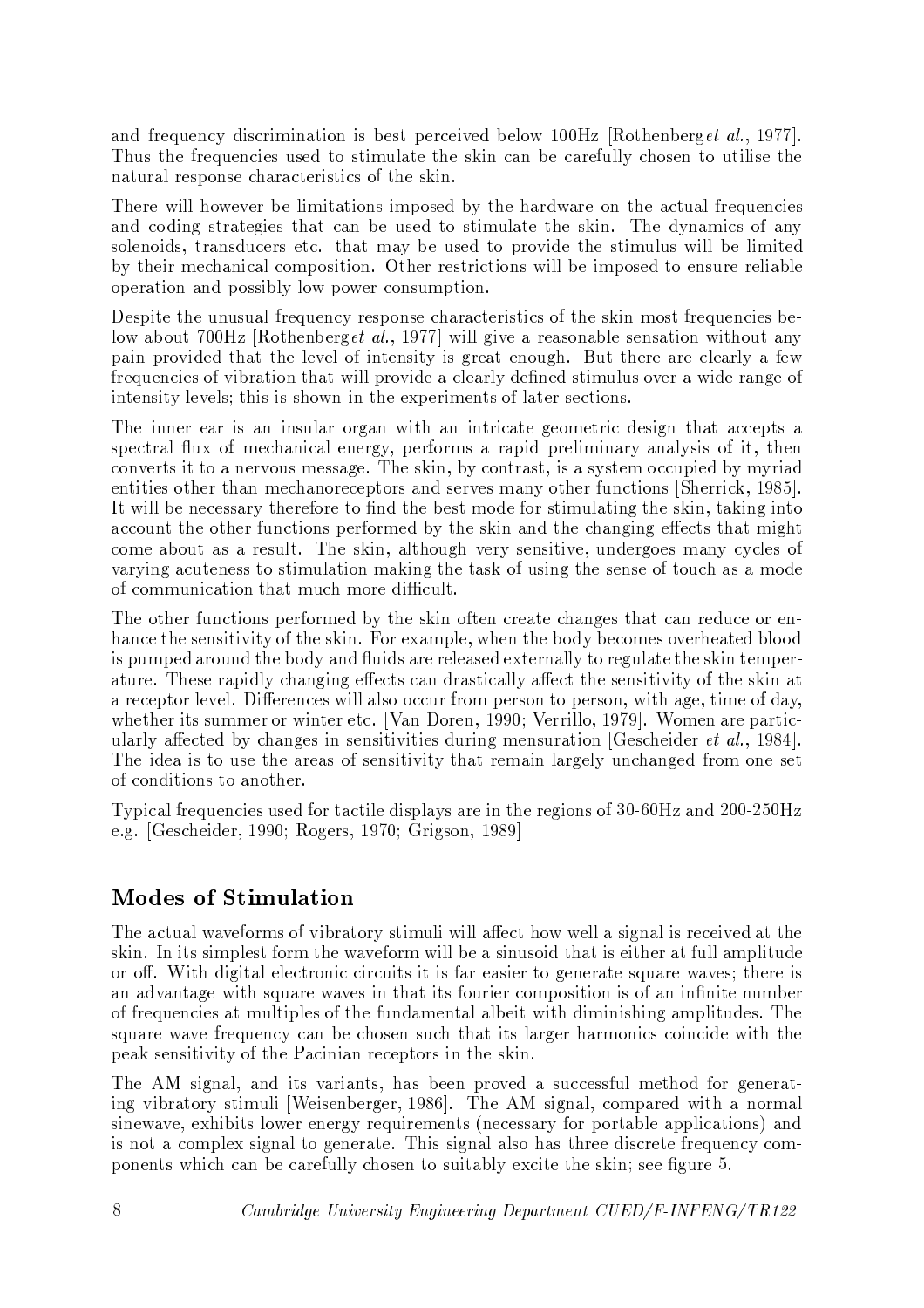Best results are achieved for signal frequencies of around 40Hz with say a 250Hz carrier [Weisenberger, 1986].



Figure 5: Example - 250Hz sinusoidal carrier amplitude-modulated at 50Hz

Other tried methods of generating suitable stimuli include digitally synthesised pulse envelopes carrying sinewaves or band-limited noise [Van Doren, 1990] and function generated haversine pulses [Sherrick, 1985]. However these are sophisticated signals that are difficult to generate and do not present any significant advantages over the sine, pulse-modulated or amplitude-modulated signals.

### **Skin Sensitivity Tests**

Simple experiments were performed using the hardware set up described above. The reasons for these tests are to determine the absolute data rates of pulse stimuli to the skin that can be reasonably resolved. Searching the whole of the TIMIT database yielded an average phone length of approximately 80ms and only 7% of phones output from the recogniser were of the minimum recognition length of 16ms.

For these simple tests the pulse modulated mode of stimulation was chosen primarily for its simplicity and in practice was found to produce clearly defined sensations on the skin. In all the tests that follow, subjects were able to adjust the intensity of vibrations for maximum comfort but once adjusted was kept constant throughout.

Five subjects took part in these tests which were divided into three distinct sections,

#### (a) Testing for frequency definition between 10 and 100Hz:

Of the two peak sensitivity frequency ranges of the skin, the lower was chosen for these tests. There is much discussion as to which of the two main mechanoreceptive systems in the skin is best able to localise stimulation site. Rogers concluded that frequencies of around 40Hz might provide the best localisation [Rogers, 1970] although it is found that the Pacinian receptors may be responsible for resolving closely spaced temporal events [Van Doren, 1990]. However, it is also found that the high-frequency Pacinian receptors are the one that deteriorate with age [Van Doren, 1990].

In this section of the tests each subject was presented with a single point stimulus on the base of the forearm as a 200ms pulse, as shown in figure 6. The 200ms pulse is an envelope for a frequency burst in the range 10 to 100Hz.

Subjects were able to detect 200ms pulses modulated at frequencies from 10 to 100Hz with no difficulty, although above 80Hz signals were found to be less well defined. All subjects reported the stimulus to be clearly defined and most comfortable between 50 and 70Hz. At lower frequencies it must be considered that the waveform period will start to approach the phoneme data rates that can be expected in the tactile system.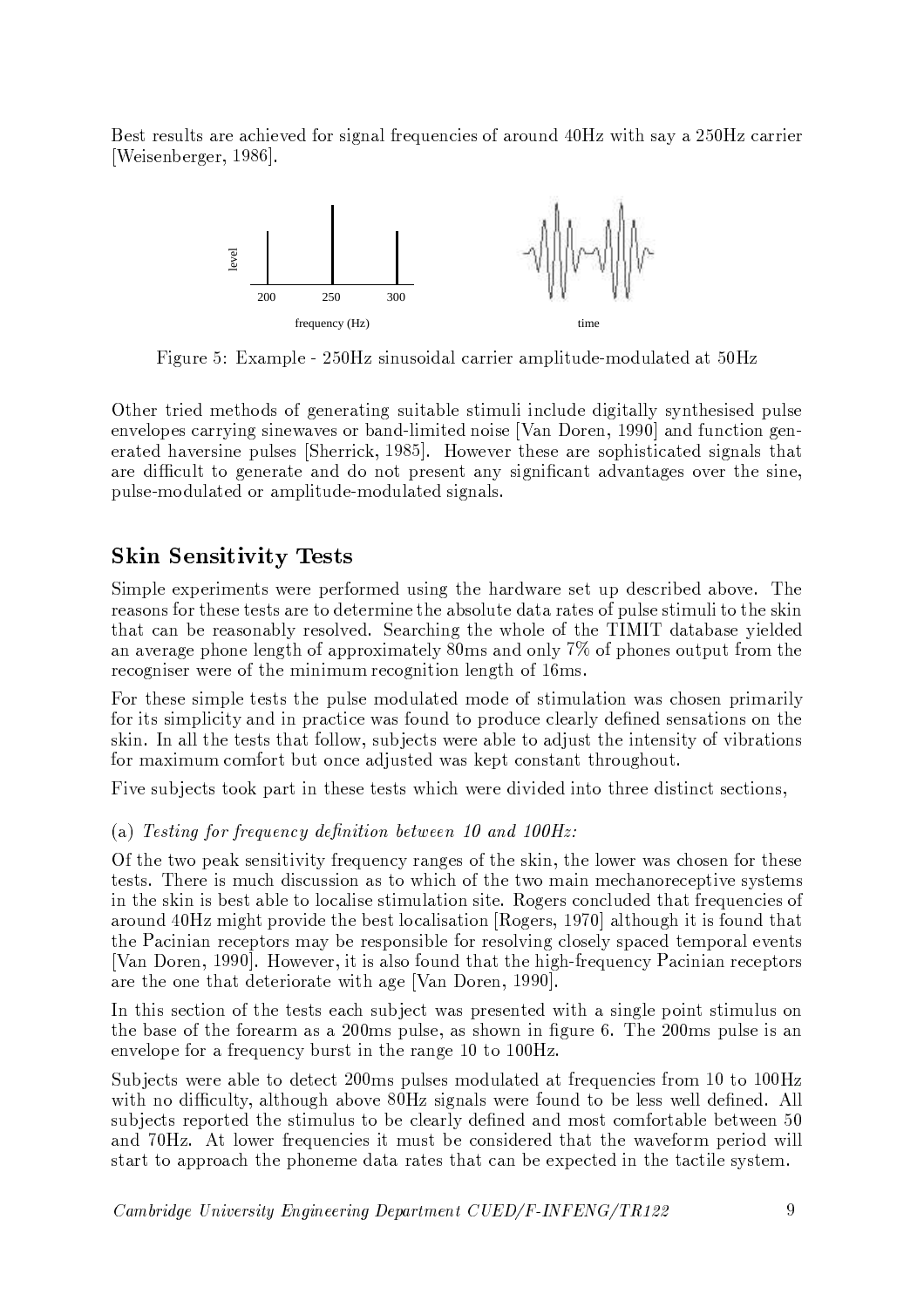

Figure 6: Drive waveform for frequency definition tests

### (b) Minimum pulse width detection:

Subjects must be able to resolve pulse widths of stimulation that are of the same order as the phoneme rates that can be expected on a tactile display. If the phoneme rate in continuous speech was say ten per second then the average duration of a single point stimulus would be 100ms. Figure 7 shows the waveform type used to generate the stimulus in this section of the tests which was again to just a single point on the skin. The modulated frequency chosen for this section of the tests was 70Hz, as this was one of the better perceived frequencies. Also, the minimum phoneme recognition length is 16ms and a 70Hz signal would produce at least one cycle of oscillation.



Figure 7: Drive waveform for pulse width tests

Subjects were presented with pulses of random width in the range 5ms to 100ms and were able to detect pulse widths down to about 10ms with regularity. It is noted that when the modulating pulse width falls below the period of the signal being modulated the resulting waveform is merely a single pulse. This did not however seem to affect the subjects ability to perceive the stimulus, but with a high enough frequency there will always be at least one cycle included within the pulse envelope.

#### (c) Minimum Gap detection between two pulses

On a tactile display it will be necessary to detect sequences of stimuli at different sites on the skin as the phonetic information changes. Between stimuli it may be necessary to have short pauses to assist localisation. The simplest case is to have two stimulation sites on the skin and exciting them successively. The waveforms to achieve this are illustrated in figure 8.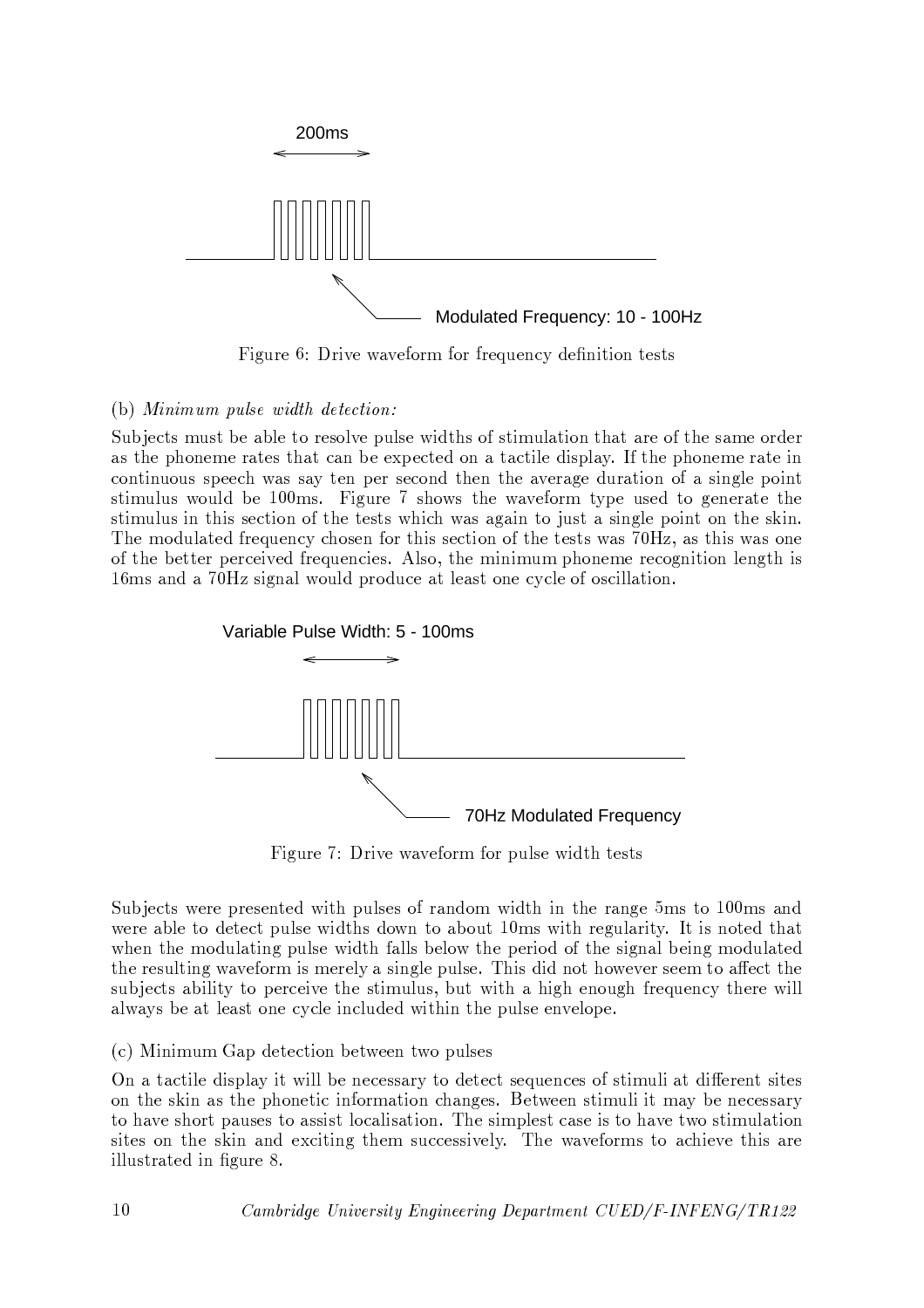

Figure 8: Drive waveforms for gap detection tests

30ms pulses were chosen because this was short enough to easily accommodate the phoneme rates that can be expected and was easily detected by subjects when presented in isolation. The modulated frequency was again 70Hz. The pulse sequence was either as that shown in figure 8 or with solenoid B receiving a signal first on a random basis. The duration between pulses was also varied randomly from  $0$  to  $100\text{ms}$  in  $10\text{ms}$  intervals. The subjects were asked to state which site was stimulated first.

With Gap lengths of 10ms and above, all subjects were always able to state which of the pulses was felt first. As the gap between pulses approaches zero it appears that the two stimuli merge and are perceived as a 'phantom stimulus' somewhere between the two stimulation sites. For gap lengths of 10ms and below subjects were able to state the pulse order with an accuracy of about 80% although three of the subjects felt uncertain in making the decision with these short gap lengths.

Putting together the results of the basic tests described above it is possible to have gaps between successive stimuli of about 20ms and excitation durations down to 10ms. If this held true for a full tactile array of say 40 points with a continuous stream of phonetic information then it would be possible to transcribe and present continuous speech information in phonetic form to the tactile display. This area is discussed later in this report.

The general results obtained here are found to agree with the work done by others e.g. [Rothenberget al., 1977; Sherrick, 1970], and shows that the fundamental rates of pulse signals that can be resolved by the skin are of the same order as phoneme rates in normal speech.

# A Full Tactile Grid

What can not be determined from the results of the previous section is how a subject would respond to a full grid of tactile stimulators. It is expected that the full tactile display will consist of 40 to 50 (see following section) stimulators each representing one of

Cambridge University Engineering Department CUED/F-INFENG/TR122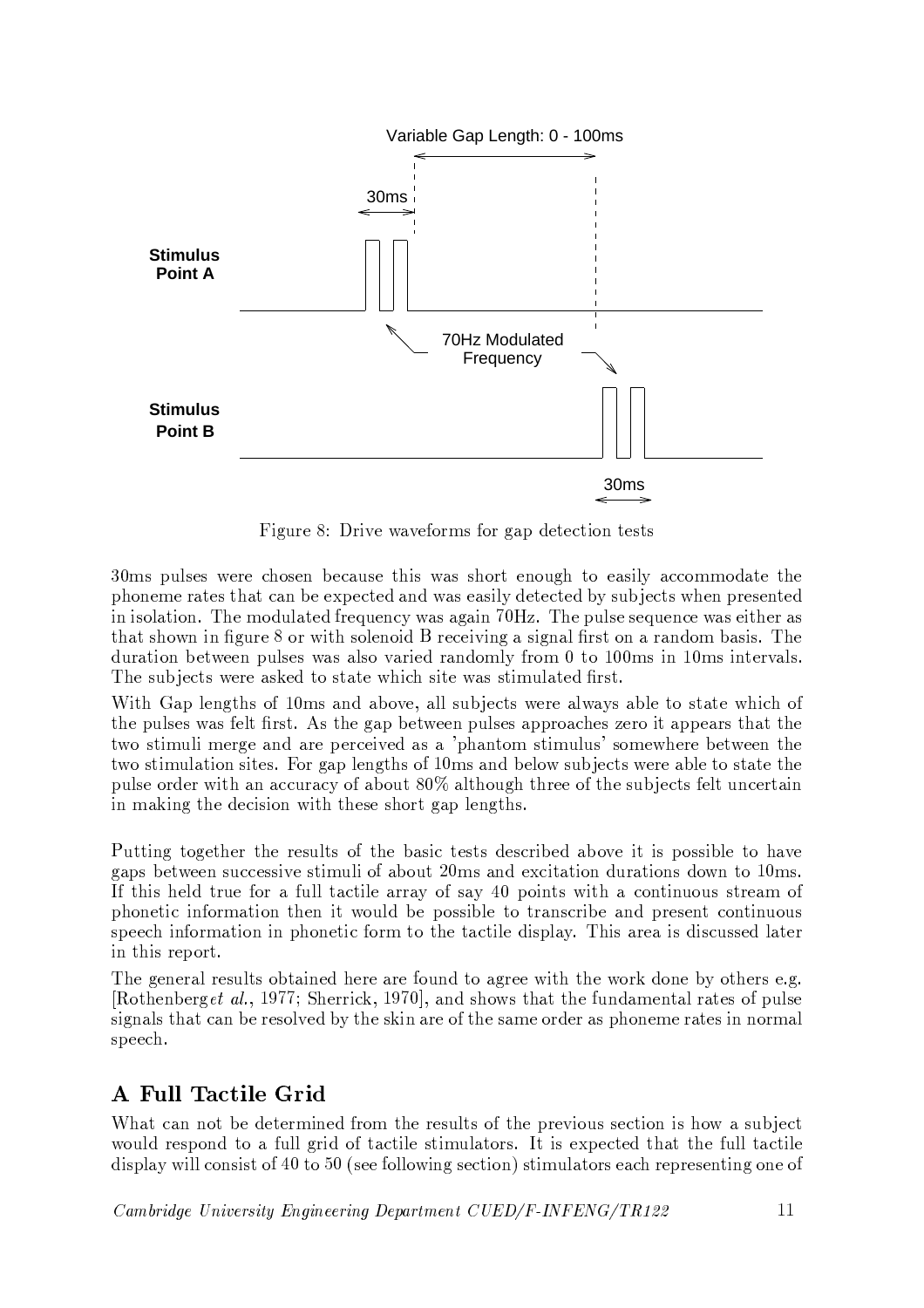the phonemes. There is no obvious way of scaling the results obtained in the tests of the previous section to more than two stimulators. The varying distance between successive stimuli may affect the minimum durations of excitation and with a continuous stream of information the brain will need more time to process and interpret the stimuli.

# TWO DIMENSIONAL DISPLAY

The relationship between any two phonemes of a language is a complex one governed by a number of different parameters. To arrive at the required planar format, the multidimensional phoneme representation must be reduced to just two-dimensions, whilst maintaining as much of the original parameter information as possible. This can be achieved by performing a proximity analysis and displaying the phonemes according to their similarity. The resulting two-dimensional display will show similar sounding phonemes close together, and dissimilar phonemes spaced far apart. Methods for performing a proximity analysis of this kind are wide ranging and are described at length in [Ellis and Robinson, 1992].

The phonetic tactile system is based on the TIMIT phoneme set which consists of 61 symbols. Table 2 shows the phonemes that are used with the TIMIT database along with a word in which the phoneme appears.

| $\mathrm{Vowels}$ |                  | Semivowels   |                     | Nasals          |            |
|-------------------|------------------|--------------|---------------------|-----------------|------------|
| $_{\rm eh}$       | $_{\rm bet}$     | L            | lat                 | m               | mom        |
| ih                | bit              | $_{\rm el}$  | bottle              | em              | bottom     |
| ao                | bought           | $\mathbf{r}$ | ray                 | $\mathbf n$     | noon       |
| ae                | $_{\rm bat}$     | W            | way                 | $_{\rm en}$     | button     |
| aa                | $_{\rm{bott}}$   | y            | yacht               | ng              | sing       |
| $_{\rm ah}$       | but              | hh           | hay                 | eng             | washington |
| $u$ w             | boot             | hv           | ahead               | n x             | winner     |
| uh                | book             |              |                     |                 |            |
| er                | bird             | Fricatives   |                     | $_{\rm{Stops}}$ |            |
| ux                | toot             | S            | sea                 | $\, {\bf p}$    | pea        |
| ay                | bite             | $\sh$        | she                 | $\mathbf b$     | bee        |
| oy                | boy              | Z            | zone                | t               | tea        |
| ey                | bait             | zh           | azure               | $\rm d$         | day        |
| iу                | beet             | th           | thin                | $\mathbf{k}$    | key        |
| aw                | bout             | dh           | then                | $\mathbf{g}$    | gay        |
| $_{\text{OW}}$    | $_{\text{boat}}$ | $\mathbf f$  | $\operatorname{fn}$ | dx              | muddy      |
| ax                | about            | V            | van                 | q               | bat        |
| axr               | butter           |              |                     |                 |            |
| ix                | debit            | Affricates   |                     | Closures        |            |
| ax-h              | suspect          | ch           | choke               | pcl             | pea        |
|                   |                  | jh           | joke                | bcl             | bee        |
| Others            |                  |              |                     | tcl             | tea        |
| h#                |                  |              |                     | dcl             | day        |
| pau               |                  |              |                     | kcl             | key        |
| epi               |                  |              |                     | gcl             | gay        |

Table 2: Phonemes of the TIMIT Database

The approximate display shown in figure 9 has been generated by self-organising techniques [Ellis and Robinson, 1992], based on a principal component analysis; the display exhibits spatial representation according to phoneme similarities, which is desirable for assisting tactile perception and copes well with small phonetic errors.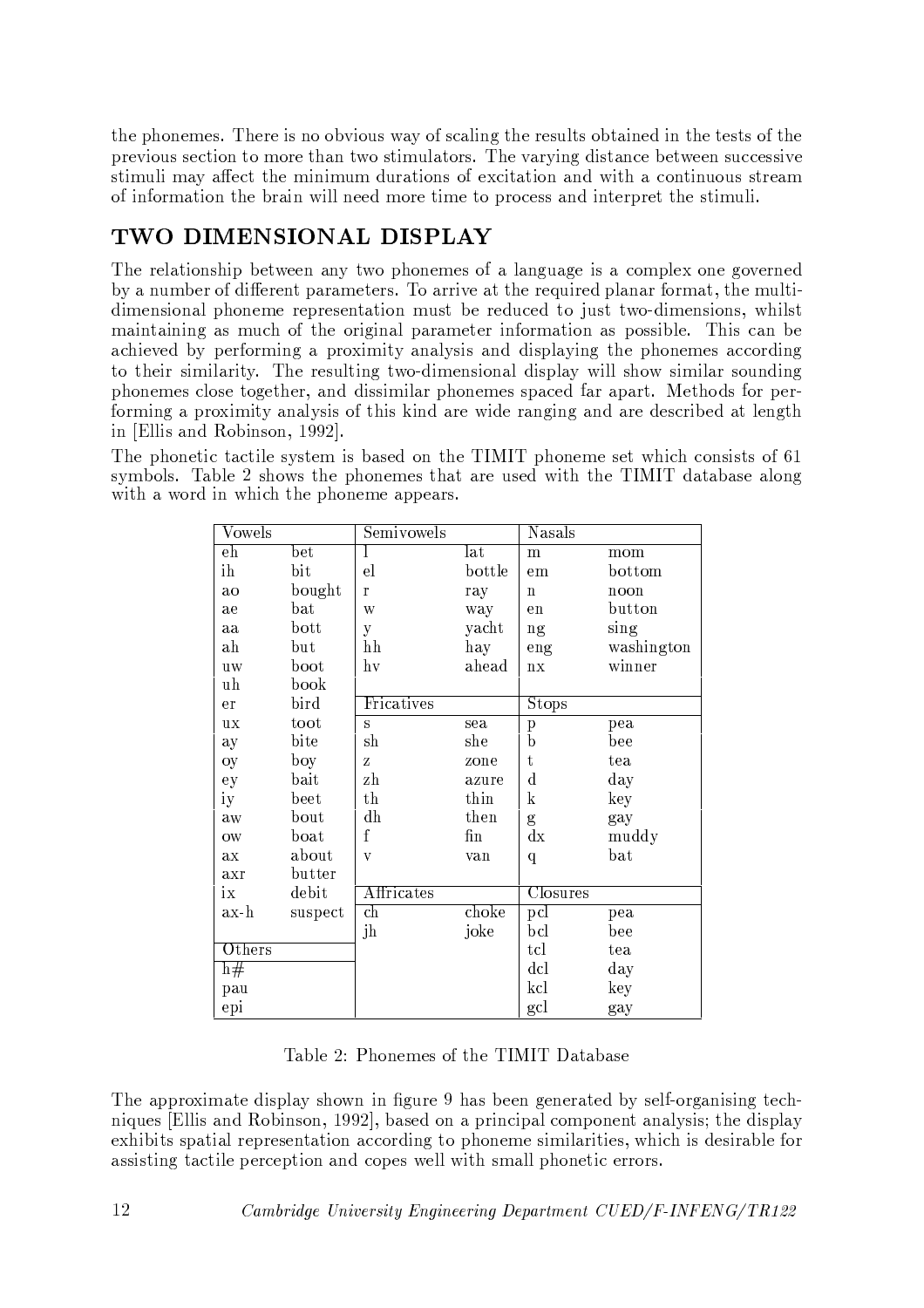

Figure 9: Arrangement of Phonemes on Tactile Display

### **A Reduced Phoneme Set**

It is desirable to reduce the display of figure 9 to a workable size that can be easily implemented in hardware. A reduced phoneme set might also simplify the perception of continuous phonetic information.

The synthesiser used in the earlier tests did not have closures as part of its symbol set. In converting from the symbol set used by the TIMIT database to that used by the synthesiser, it was necessary to merge the closures with their associated stops. With this conversion the synthesiser produced reasonably intelligible speech suggesting that the closures could be a possible area for reducing the phoneme set. Also, the synthesiser only recognises one type of silence (sil) whereas the TIMIT set has three  $(h\ddot{H})$ , pau and epi). In the same manner it is possible to reduce three nasals, three vowels and one semi-vowel. It is also noticed that the phonemes considered here for reduction are found to occur seldomly in the TIMIT database. The resulting phoneme set is shown in table 3 and has 46 symbols.

| TIMIT          | Reduced        | <b>TIMIT</b> | Reduced   | <b>TIMIT</b> | Reduced     | TIMIT        | $\overline{\text{Reduced}}$ |
|----------------|----------------|--------------|-----------|--------------|-------------|--------------|-----------------------------|
| h#             | sil            | ey           | еy        | Z            | Z           | p            | $\boldsymbol{\mathrm{p}}$   |
| pau            |                | iy           | iy        | zh           | zh          | pcl          |                             |
| epi            |                | aw           | aw        | ch           | ch          | $\mathsf{D}$ | b                           |
| eh             | eh             | ax           | aх        | jh           | jh          | bcl          |                             |
| i <sub>h</sub> | i <sub>h</sub> | $ax-h$       | aх        | th           | $_{\rm th}$ | t            | t                           |
| ao             | ao             | ow           | <b>OW</b> | dh           | dh          | tcl          |                             |
| ae             | ae             | ix           | ix        | $\mathbf f$  | $\mathbf f$ | $\mathbf d$  | $\mathbf d$                 |
| aa             | aa             |              |           | V            | V           | dcl          |                             |
| ah             | ah             | el           | el        | m            | m           | dx           |                             |
| uw             | uw             | $\Gamma$     | $\Gamma$  | em           | em          | k            | k                           |
| ux             |                | W            | W         | $\mathbf n$  | $\mathbf n$ | kcl          |                             |
| uh             | uh             | y            | у         | en           | en          | g            | g                           |
| er             | er             | hh           | hh        | ng           | ng          | gcl          |                             |
| axr            |                | hv           |           | eng          |             | $\mathbf q$  | $\boldsymbol{q}$            |
| ay             | ay             | S            | S         | $\rm{nx}$    |             |              |                             |
| oy             | oy             | sh           | sh        |              |             |              |                             |

Table 3: The reduced phoneme set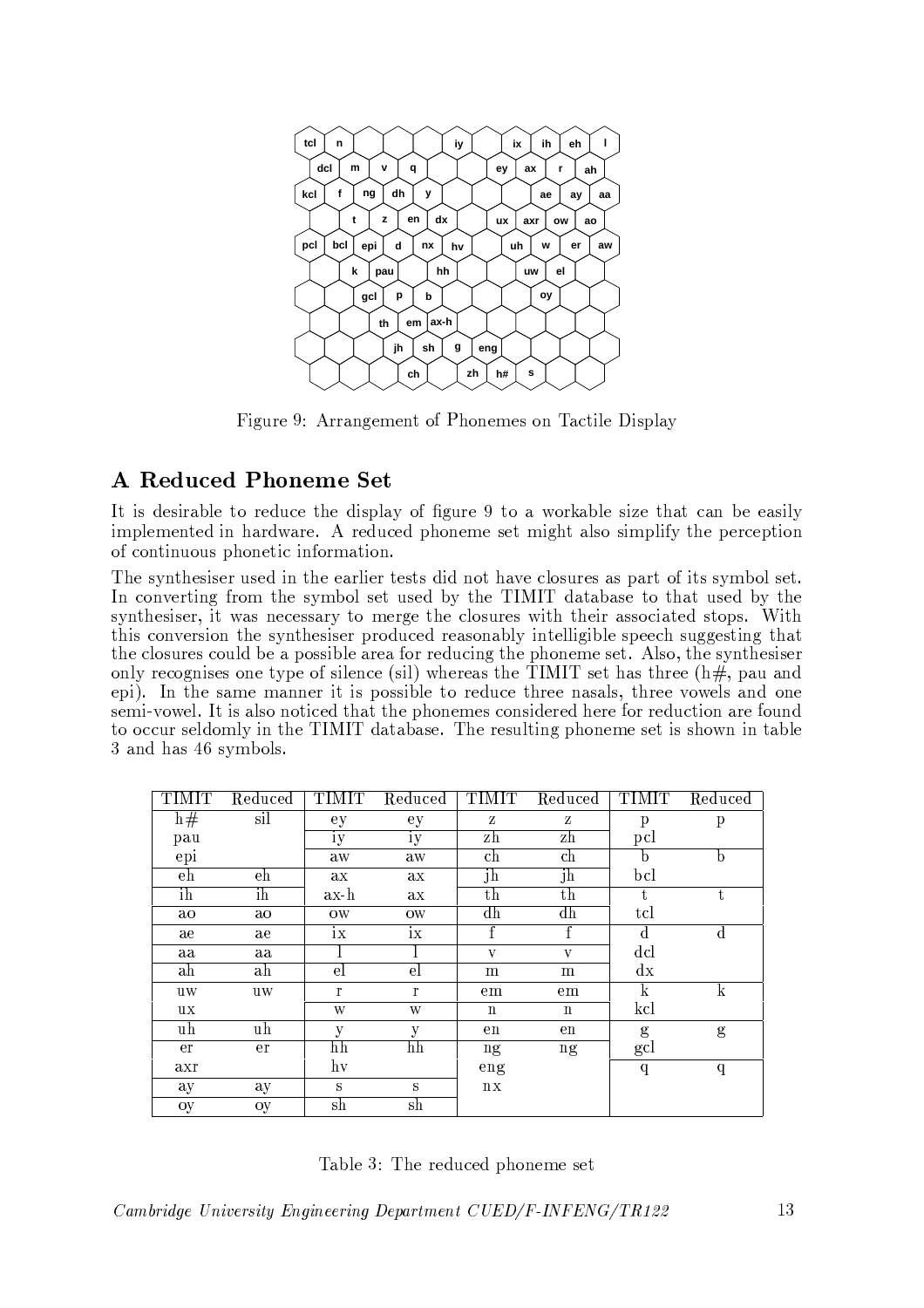With the reduced set of 46 phonemes a smaller grid arrangement of say 7x7 cells can be achieved. With only three spare cells in the grid there is little room for manoeuvre in getting the optimum phoneme arrangement. Instead, an 8x7 grid has been chosen and the phonemes have been arranged to be consistent with the results gained from a proximity analysis of the reduced phoneme set based on principal components [Ellis and Robinson, 1992]. The resulting display is shown in figure 10.



Figure 10: The reduced tactile display

### **CONCLUSIONS**

It has been shown that sentences re-synthesised from a phonetic string can sound reasonably intelligible even when the original pitch contours of the speech are absent. This shows essentially that the phonetic representation maintains a high percentage of the useful information in the original speech. Including pitch information in the resynthesised sentences made a small difference in the ability to perceive sentences but was found not to be significant. This means that it may not be necessary to include this element of speech information at a tactile level. However, with the pitch information included the resulting speech sounded more natural and pleasing to the ear. It would be desirable to do further studies involving the re-synthesis of recognition results from a database such as the DARPA Wall Street Journal based Continuous-Speech Corpus [Paul and Baker, 1992]. The contextual nature of the database will be similar to the information that will be processed by a tactile aid and thus be a more accurate assessment of the tactile performance that can be expected.

Studies and experiments on the sensitivity of the skin show that the data rates associated with the phonetic format are similar to the rates that can be processed through the sense of touch. The results obtained here give a rough idea of how a full tactile display will perform but a multi-point stimulator will have to be constructed for an accurate assessment of the full tactile display.

If the brain is able to process continuous tactile information at the same rates at which phonemes appear in natural speech, then the sections described in this report could form the basis of a complete tactile hearing system.

### **ACKNOWLEDGEMENTS**

The base phone probabilities of the work described in this report has been supplied from work carried out under the ESPRIT WERNICKE project (6487). The authors would also like to thank members of the Speech, Vision, Robotics and AI group of Cambridge University Engineering Department especially Christine Tuerk who supplied the pitch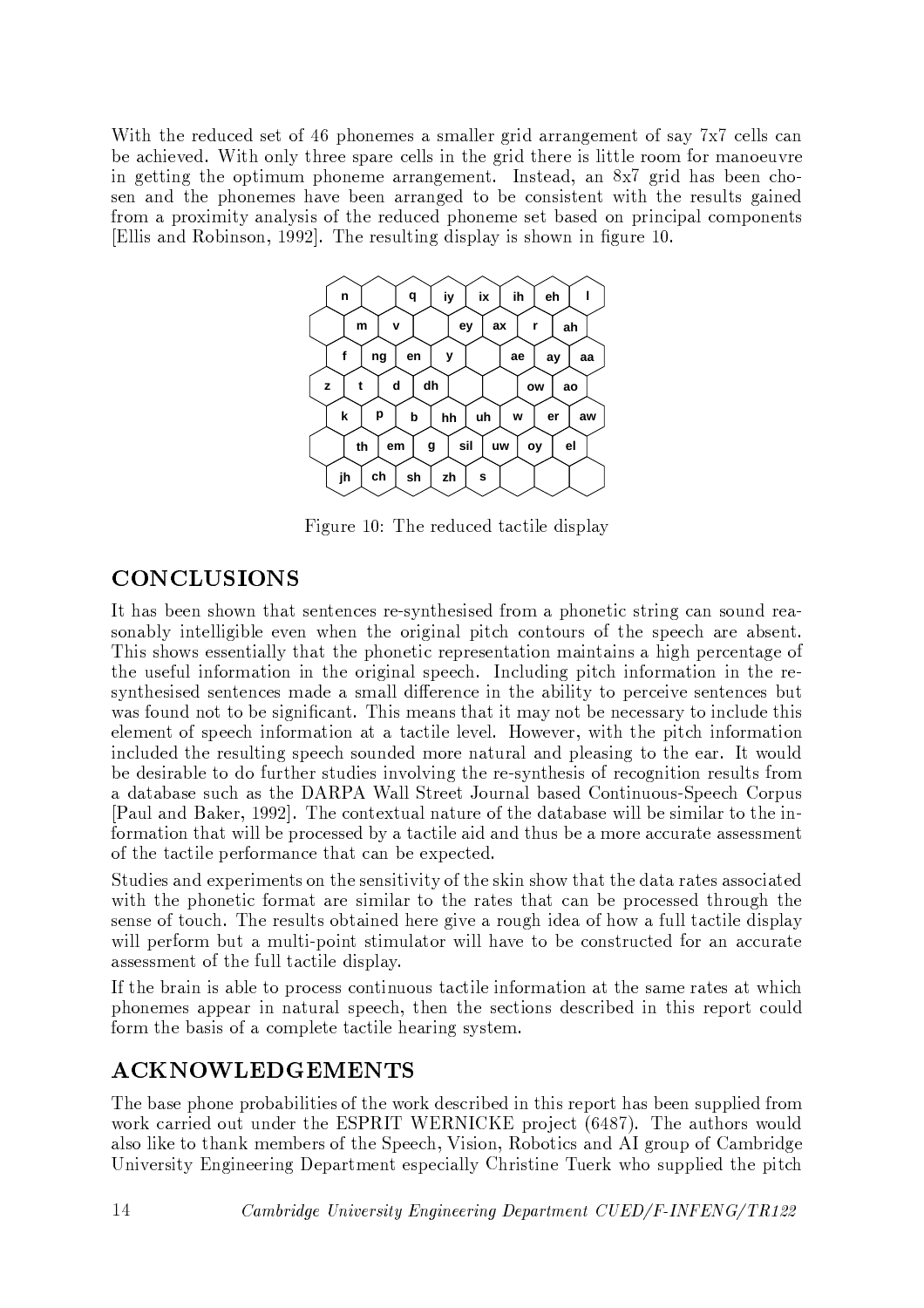tracking information used in some of the experiments and Richard Prager for his useful knowledge of waveform generating packages.

### Appendix A **Detailed Results of Psycho-acoustic tests**

| Sentence Format                                                                                                                                                                                                                                                |                                               | errors by each listener                  |                                           |                                           |  |
|----------------------------------------------------------------------------------------------------------------------------------------------------------------------------------------------------------------------------------------------------------------|-----------------------------------------------|------------------------------------------|-------------------------------------------|-------------------------------------------|--|
|                                                                                                                                                                                                                                                                |                                               |                                          |                                           |                                           |  |
| Original speech Waveform<br>$\left(1\right)$<br>$\hat{11})$<br>Synthesised database labels<br>Synthesised recogniser labels<br>$\overleftrightarrow{iii}$<br>Synthesised database labels (with pitch)<br>iv<br>Synthesised recogniser output (with pitch)<br>V | $0.0\%$<br>18.9%<br>72.2\%<br>29.1\%<br>43.6% | 2.0%<br>15.7%<br>36.7%<br>10.5%<br>35.7% | 7.8%<br>$7.0\%$<br>44.6%<br>2.0%<br>43.1% | 7.4%<br>3.6%<br>45.3%<br>$0.0\%$<br>41.8% |  |

Table 4: Results for subjects 1 to 4

| Sentence Format                                                                                                                                                                                                                                                   |                                              | errors by each listener                      |                                              |                                          |  |  |
|-------------------------------------------------------------------------------------------------------------------------------------------------------------------------------------------------------------------------------------------------------------------|----------------------------------------------|----------------------------------------------|----------------------------------------------|------------------------------------------|--|--|
|                                                                                                                                                                                                                                                                   | $\mathfrak h$                                | 6                                            |                                              |                                          |  |  |
| Original speech Waveform<br>$\left(1\right)$<br>$\hat{11})$<br>Synthesised database labels<br>$\overleftrightarrow{111}$<br>Synthesised recogniser labels<br>Synthesised database labels (with pitch)<br>(iv)<br>Synthesised recogniser output (with pitch)<br>V) | 1.8%<br>12.2\%<br>58.0%<br>17.9%<br>$35.3\%$ | 2.0%<br>$16.1\%$<br>47.1\%<br>42.0%<br>24.6% | $9.1\%$<br>24.1\%<br>54.2%<br>16.4%<br>71.7% | 1.9%<br>34.5%<br>50.9%<br>24.1%<br>55.9% |  |  |

|  |  |  | Table 5: Results for subjects 5 to 8 |  |  |  |
|--|--|--|--------------------------------------|--|--|--|
|--|--|--|--------------------------------------|--|--|--|

| Sentence Format                                                                                                                                                                                                                                                                   | errors by each listener                   |                                             |                                              |                                           |
|-----------------------------------------------------------------------------------------------------------------------------------------------------------------------------------------------------------------------------------------------------------------------------------|-------------------------------------------|---------------------------------------------|----------------------------------------------|-------------------------------------------|
|                                                                                                                                                                                                                                                                                   | 9                                         | 10                                          |                                              |                                           |
| Original speech Waveform<br>$\left( 1\right)$<br>$\left( \text{ii} \right)$<br>Synthesised database labels<br>(iii)<br>Synthesised recogniser labels<br>Synthesised database labels (with pitch)<br>$\left(\mathrm{iv}\right)$<br>Synthesised recogniser output (with pitch)<br>V | $0.0\%$<br>6.9%<br>56.4%<br>7.5%<br>38.9% | $0.0\%$<br>46.0%<br>36.8%<br>21.6%<br>38.8% | $0.0\%$<br>$8.2\%$<br>42.3%<br>3.7%<br>38.1% | 1.2%<br>7.4%<br>40.4%<br>$6.5\%$<br>37.8% |

Table 6: Results for subjects 9 to 12

Cambridge University Engineering Department CUED/F-INFENG/TR122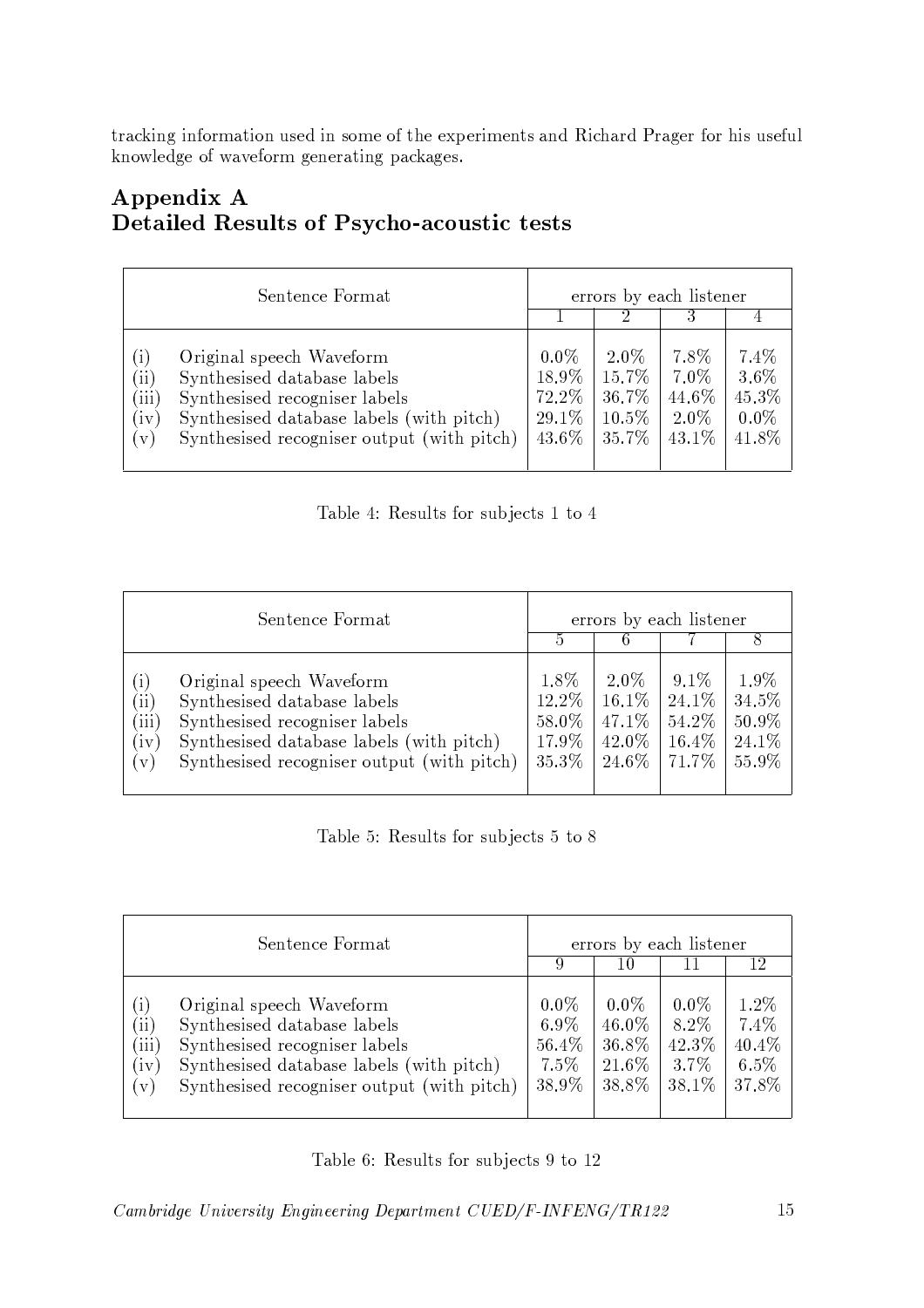#### **REFERENCES**

- [Weisenberger and Russell, 1989] J.M. Weisenberger and A.F. Russell (1989), *Compar*ison of two single-channel tactile aids for the hearing-impaired, Journal of Speech and Hearing Research 32, 83-92.
- [Weisenberger and Broadstone, 1989] J.M. Weisenberger and S.M. Broadstone (1989), Evaluation of two multichannel tactile aids for the hearing impaired, J. Acoust. Soc. Am.  $86(5)$ , 1764-1775.
- [Brookes and Frost, 1983] P.L. Brookes and B.J. Frost (1983), Evaluation of a tactile vocoder for word recognition, J. Acoust. Soc. Am. 86, 1764-1775.
- [Sherrick, 1985] C.E. Sherrick (1895), Touch as a communicative sense, J. Acoust. Soc. Am.  $77(1)$ ,  $218-219$ .
- [Robinson, 1992] A.J. Robinson (1992), A real-time recurrent error propagation network word recognition system, In Proc. ICASSP-92(3), pages 617-620.
- [Lamel et al., 1987] L.F. Lamel, R.H. Kasel and S. Seneff (1987), Speech Database Development: Design and Analysis of the Acoustic-phonetic Corpus, In Proceedings of the DARPA Speech Recognition Workshop, pages 26-32.
- [Ellis and Robinson, 1992] E.M. Ellis and A.J. Robinson (1992), Two dimensional representation of phonemes of the English language, In Proc. IOA Conference on Speech and Hearing  $14(2)$ , pages  $407-414$ .
- [Allen et al., 1987] J. Allen, M. Hunnicutt and D. Klatt (1987), From text to speech: The MITalk system, Cambridge University Press.
- [Tuerk, 1993] C. M. Tuerk (1993), Automatic speech synthesis using auditory transforms and artificial neural networks, PhD Thesis, Cambridge University Engineering Department, 1993.
- [Robinson, 1991] Tony Robinson (1991), Several Improvements to a Recurrent Error Propagation Network Phone recognition System, Technical Report CUED/F-INFENG/TR.82, Cambridge University Engineering Department, 1991.
- [Sherrick et al., 1990] C.E. Sherrick, R.W. Cholewiak and A.A. Collins (1990), The localisation of low and high frequency vibrotactile stimuli, J. Acoust. Soc. Am.  $88(1)$ , 169-179.
- [Van Doren, 1990] C. L. Van Doren (1990), Vibrotactile temporal gap detection as a function of age, J. Acoust. Soc. Am.  $87(5)$ , 2201-2206.
- [Verrillo, 1979] R. T. Verrillo (1979), Change in vibrotactile thresholds as a function of *age*, Sens. Process 3, 49-59.
- [Gescheider et al., 1984] G. A. Gescheider, R. T. Verrillo, J. T. McCann, E. M. Aldrich (1984), Effects of the menstrual cycle on vibrotactile sensitivity, Perception and Psychophysics  $36(6)$ , 586-592.
- [Gescheider, 1990] G. A. Gescheider (1990), Vibrotactile intensity discrimination measured by three methods, J. Acoust. Soc. Am.  $87(1)$ , 330-338.